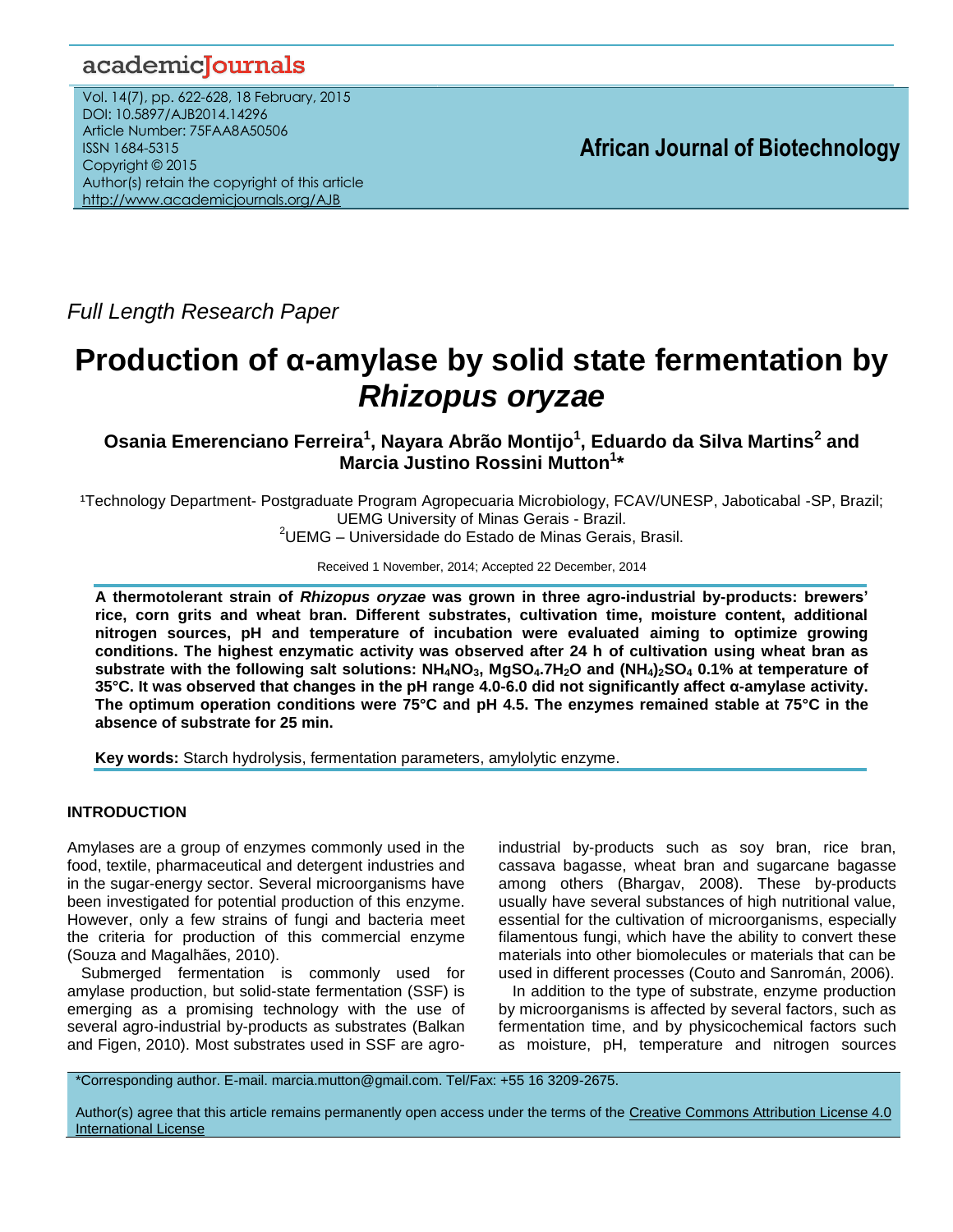(Pandey et al., 2000). This study aimed to evaluate the type of substrate, cultivation time, nutrient supplementation, moisture, pH, and temperature, parameters that can affect the activity of α-amylase using a *Rhizopus oryzae* strain*.*

#### **MATERIALS AND METHODS**

#### **Media, cultivation of microorganism and enzyme production**

Some agro-industrial by-products of rice, corn and wheat were used as substrates for the strain cultivation because, in addition to their high availability and low cost, they have great potential for production of amylases. All substrates were obtained from pet food and supply stores in the municipality of Frutal, MG, Brazil and were sieved through a 9-mesh sieve. Sugarcane bagasse (10%, total amount of the culture medium) was used to support the growth of the amylolytic strain.

The fungus was grown in 500 mL-Erlenmeyer flasks containing Sabouraud agar medium supplemented with 1% starch, and it was incubated at 35°C for 48 h. In order to obtain mycelial suspension, 100 mL of distilled sterile water were added to each vial containing the fungus. The direct spore count was performed by optical microscopy using a Neubauer chamber.

Cultivation of *R. oryzae* in the agro-industrial by-products was performed on 250 mL Erlenmeyer flasks containing 5 g of each substrate, which were autoclaved for 40 min at 120°C. Initially, the fermentation media were inoculated with the mycelial suspension in saline solution composed of 1% (p v<sup>-1</sup>) of (NH<sub>4</sub>)<sub>2</sub>SO<sub>4</sub>, MgSO<sub>4</sub>.7H<sub>2</sub>O and (NH<sub>4</sub>NO<sub>3</sub>), with 10<sup>5</sup> mL<sup>-1</sup> spores and incubated for 168 h. The initial moisture content was 70%; samples were taken every 24 h to determine enzyme activity.

To obtain the enzyme extract, 40 mL of distilled water were added to each flask; the flasks were shaken on a horizontal shaker at 100 rpm for 30 min; the extract was filtered in a funnel lined with gauze, and centrifuged at 1800 *g* for 20 min; the supernatant containing the crude enzyme extract was obtained.

Two additional nitrogen sources were evaluated: an inorganic source, 1% (p v<sup>-1</sup>) of (NH<sub>4</sub>)<sub>2</sub>SO<sub>4</sub>, MgSO<sub>4</sub>.7H<sub>2</sub>O and (NH<sub>4</sub>NO<sub>3</sub>), and an organic source composed of 1% (p  $v<sup>-1</sup>$ ) soy bran; both were sterilized at 121°C for 30 min. Distilled water was used as the control. After defining the best nutrient supplemental source (or the additional nitrogen source), three moisture content values (50, 60 and 70%) were evaluated. Enzymatic activity was evaluated every 24 h of cultivation.

The incubation temperatures of 30, 35, 40, and 45°C and the pH values of 4.0, 4.5, 5.0, 5.5 and 6.0 were evaluated under optimum conditions of substrate, supplemental nutrient source, moisture, and cultivation time.

#### **Enzyme activity measurements**

The α-amylase activity was determined by measuring the decrease in iodine-binding capacity, between starch and iodine, of a starch solution treated with a crude enzyme solution, according to the method described by Fuwa (1954). One enzyme unit (U) was defined as the amount of enzyme needed to hydrolyze 10 mg of starch in 10 min under the assay conditions.

#### **Enzyme characterization**

To determine the optimum pH of enzymatic activity, the crude extract was incubated at the pH range 3.0-10.5 and 60°C using the

following buffer systems: acetate (pH 3.0-5.5), citrate/NaOH (pH 5.5-7.0), Tris-HCl (pH 7.0-8.5) and glycine/NaOH (pH 8.5-10.5).

To determine the optimum temperature of enzyme activity, the enzyme extract was incubated at the previously determined optimum pH and at temperatures ranging from 30 to 90°C with variation range of 5°C. The enzymatic activity was measured using the dextrinizing method. The stability of the enzyme was assessed by incubating the crude enzyme solution in screw-cap tubes at the previously determined pH and temperature values until it exhibited no activity. Samples were taken every 2 min, and residual activity was measured by the dextrinizing method.

#### **Statistical analysis**

The data obtained were analyzed using the Microcal Origin 6.1 software. Analysis of variance and comparison of means by the Tukey test at 5% probability were also conducted. All experiments were performed in triplicate.

#### **RESULTS AND DISCUSSION**

Under the initial conditions evaluated*,* the highest αamylase activity in *R. oryzae* was achieved after 24 h of fermentation with the production of 6.350 U mL $<sup>-1</sup>$  on</sup> wheat bran (Figure 1). On the brewers' rice substrate, the highest activities were achieved after 120 h of fermentation, with values of 2.906 and 2.963 U mL<sup>1</sup>, respectively; on corn grits, it was achieved after 120 h of fermentation and exhibited lower enzymatic activity  $(1.835 U mL)$  (Figure 1).

The supplementation with the salts suspension increased the synthesis of α-amylase by *R. oryzae* on wheat bran up to 96 h of fermentation. However, there was a decrease in the enzyme activity when corn grits and rice bran were used as substrates (Table 1).

The absence of salts increased the enzyme activity  $(5.295 \text{ U } \text{mL}^3)$  in the substrate containing rice after 48 h of fermentation; the highest activity value was achieved after 72 h of fermentation (6.100  $U$  mL<sup>-1</sup>). The lowest enzyme activity was achieved using the corn based substrate (Table 1), regardless of supplementation with salts.

There was a significant reduction in enzyme activity by the fungus when soy bran suspension (1%) was used in the rice and corn based substrates. There was a significant reduction in enzyme activity by the fungus when soy bran suspension (1%) was used in the rice and corn based substrates. These results similar to those obtained by Celestino et al. (2014), who found that the use of supplemental organic solution Aspergillus oryzae was less effective in the production of  $α$  - amylase (Table 1). In the period of time at which there was greater activity (24 h) on wheat bran, the absence of supplementation delayed the synthesis of α-amylase.

According to Bakir et al. (2001), *R. oryzae* showed higher affinity for inorganic nitrogen sources for xylanase production. This behavior was also observed in the present study for the synthesis of α-amylase when wheat bran was supplemented with soy bran and inorganic salt solution. The time for higher production of enzyme was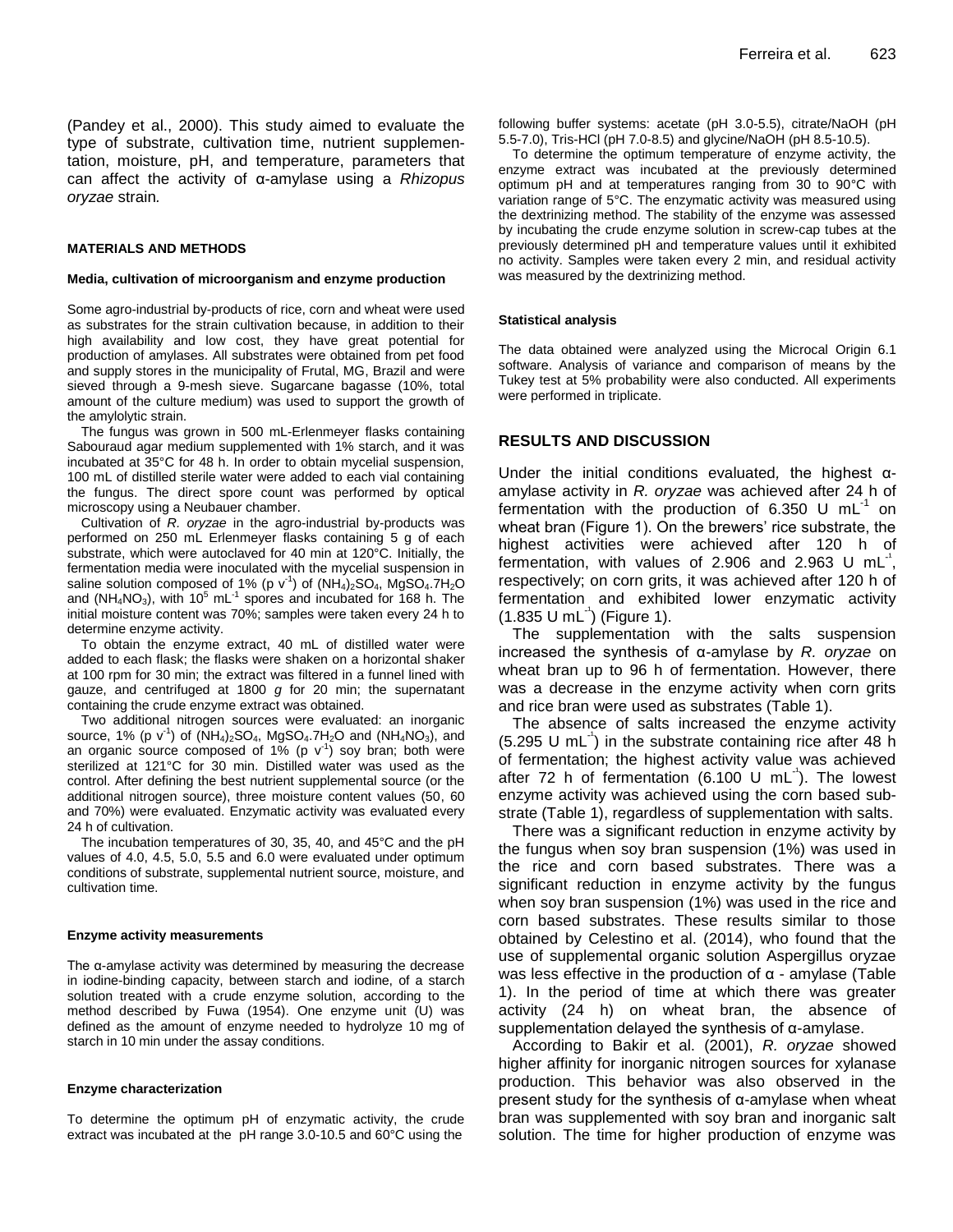

**Figure 1.** Activity of α-amylase in *R. oryzae* in culture medium containing brewers' rice, wheat bran and corn grits as substrates. Means followed by the same lower case letters in the times for each additional nitrogen source do not differ statistically between themselves by the Tukey test at 5% probability.

|       | Time (h) Control $(H2O)$ Soy bran (1%) |                      | NH <sub>4</sub> NO <sub>3</sub> /MgSO <sub>4</sub> .7H <sub>2</sub> O and<br>$(NH4)2SO41%$ |  |
|-------|----------------------------------------|----------------------|--------------------------------------------------------------------------------------------|--|
| Rice  |                                        |                      |                                                                                            |  |
| 24    | 2.428 <sup>c</sup>                     | $0.404^{\circ}$      | 0.001 <sup>c</sup>                                                                         |  |
| 48    | $5.295^{b}$                            | 0.500 <sup>c</sup>   | 0.569 <sup>c</sup>                                                                         |  |
| 72    | 6.099 <sup>b</sup>                     | $1.709^{bc}$         | 0.089 <sup>c</sup>                                                                         |  |
| 96    | $5.928^{b}$                            | $1.131^{bc}$         | $0.147^c$                                                                                  |  |
| 120   | $5.609^{b}$                            | $0.977$ <sup>c</sup> | $2.906^{b}$                                                                                |  |
|       |                                        |                      |                                                                                            |  |
| Wheat |                                        |                      |                                                                                            |  |
| 24    | $3.425$ <sup>c</sup>                   | $5.289^{b}$          | $6.349^{a}$                                                                                |  |
| 48    | $5.988^{b}$                            | 4.369 <sup>b</sup>   | $6.290^{a}$                                                                                |  |
| 72    | $5.545^{b}$                            | $5.356^{ab}$         | $6.107^{a}$                                                                                |  |
| 96    | 5.760 <sup>b</sup>                     | $5.206^{ab}$         | $6.055^{\circ}$                                                                            |  |
| 120   | $4.874^{b}$                            | $5.148^{b}$          | 5.880 <sup>b</sup>                                                                         |  |
| Corn  |                                        |                      |                                                                                            |  |
|       |                                        |                      |                                                                                            |  |
| 24    | $1.482^c$                              | $0.673^c$            | $0.731$ <sup>c</sup>                                                                       |  |
| 48    | $1.567^c$                              | 1.173 <sup>c</sup>   | $0.465^{bc}$                                                                               |  |
| 72    | $1.041$ <sup>c</sup>                   | $0.434$ <sup>c</sup> | $0.771^{bc}$                                                                               |  |
| 96    | 1.723 <sup>c</sup>                     | $0.574$ <sup>c</sup> | $1.502^{bc}$                                                                               |  |
| 120   | $1.3292^c$                             | 1.006 <sup>c</sup>   | $1.835^{b}$                                                                                |  |

**Table 1.** Influence of nutrient supplementation on the enzymatic activity of *Rhizopus oryzae*.

CV: Time: 0.710 Substrate: 0.5430; additional nutrient source = 1.214; MSD=21.30. Means followed by the same lower case letters in the rows for each additional nitrogen source do not differ statistically between themselves by the Tukey test at 5% probability. CV = Coefficient of Variation; MSD = Minimum significant difference.

reduced from 72 to 24 h, respectively (Table 1). In the culture medium containing wheat bran as

substrate, the moisture contents did not significantly

affect the synthesis of α-amylase by *R. oryzae*. This was the best substrate for enzyme production under the three moisture conditions evaluated (Figure 1).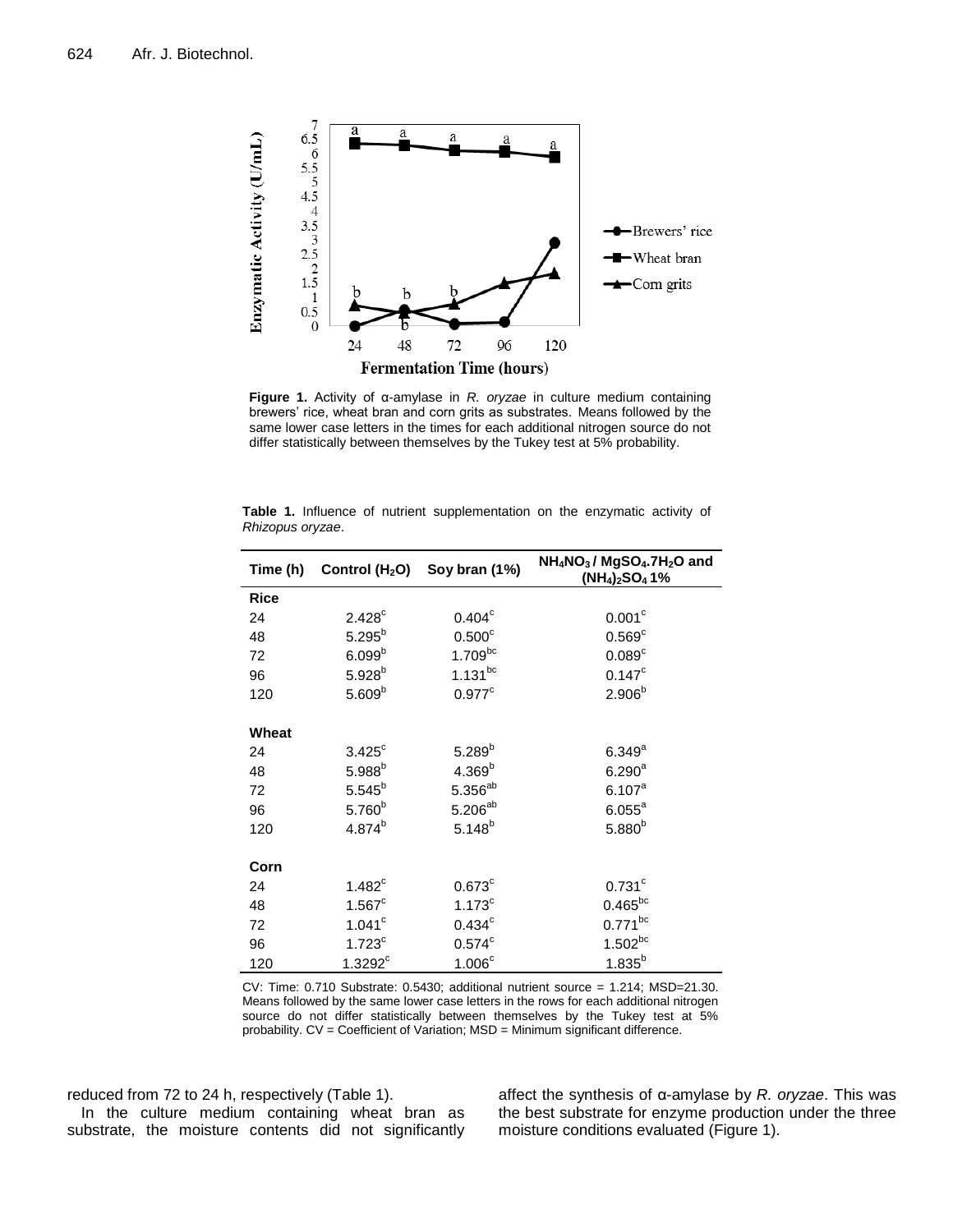

**Figure 2.** Influence of the moisture content on the activity of α-amylase in *R. oryzae*: A) 50% moisture, B) 60% moisture, and C) 70% moisture in culture medium containing brewers' rice, wheat bran, and corn grits as substrates. Means followed by the same lower case letters in the times for each additional nitrogen source do not differ statistically between themselves by the Tukey test at 5% probability.

As for the substrate containing brewers' rice, the reduced moisture favored α-amylase activity and there was significant difference between the moisture contents of 50 and 60%; for moisture content of 50%, the highest values were achieved after 24 and 48 h  $(3.769 \text{ U } \text{mL})$ and 2.812 U mL<sup>-1</sup>, respectively) and 120 h  $(3.542 \text{ U mL}^{-1})$ of fermentation, and for moisture content of 60%, the highest values were observed after  $72 h$  (3.205 U mL<sup>-1</sup>)

and 96 h (3,861 U mL $^{-1}$ ) of fermentation (Figure 2).

Moisture content of 60% was favored with the use of the substrate containing corn grits, since after 120 h of fermentation, the highest activity (6.279 U mL $^{-1}$ ) was achieved, which is similar to that obtained with the substrate containing wheat bran (Figure 2). The results obtained for brewers' rice and corn corroborate those found by Ramachandran et al. (2004), who used *A. niger*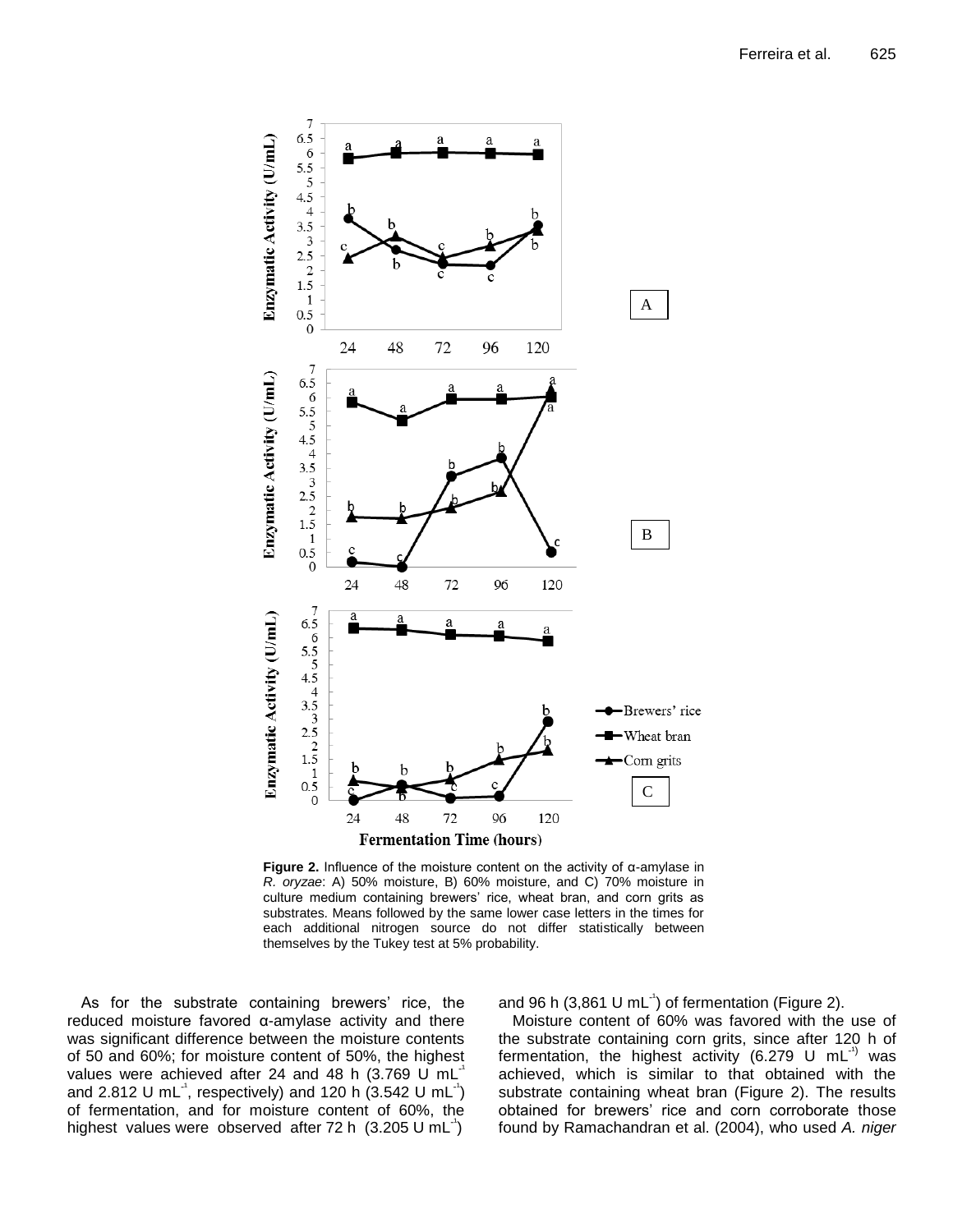|            | Temperature (°C)     |                    |                     |             |  |
|------------|----------------------|--------------------|---------------------|-------------|--|
| рH         | 30                   | 35                 | 40                  | 45          |  |
| 4.0        | $5.941$ <sup>a</sup> | $6.057^{\circ}$    | $5.553^{ab}$        | $5.104^{b}$ |  |
| 4.5        | $5.940^{a}$          | $6.067^{\circ}$    | 5.484 <sup>ab</sup> | $5.271^{b}$ |  |
| 5.0        | $6.013^{a}$          | $5.953^{a}$        | $5.474^a$           | $5.515^{a}$ |  |
| 5.5        | $5.962^a$            | 5.986 <sup>a</sup> | $5.445^{a}$         | $5.518^{a}$ |  |
| 6.0        | $6.053^{a}$          | $5.897^{a}$        | $5.481^{a}$         | $5.488^{a}$ |  |
| <b>CV</b>  | 6.64                 | 5.26               | 4.79                | 5.33        |  |
| <b>MSD</b> | 0.7898               | 0.6283             | 0.577               | 5.72        |  |

**Table 2.** Enzyme activity of *R. oryzae* at different conditions of temperature and pH in wheat bran during 24 h of fermentation.

Means followed by the same lower case letters in the rows for each additional temperature do not differ statistically between themselves by the Tukey test at 5% probability.  $CV = Coefficient$  of Variation; MSD = minimum significant difference.

and reported that the best moisture content to obtain amylase was 64%. Tunga and Tunga (2003) who used *A. oryzae* strains in solid state fermentation of sugarcane bagasse and reported the need for higher moisture content for amylase production, achieving highest production of this enzyme after 72 h of fermentation with approximately 80% moisture.

Guandalini (2007), studying *Metarhizium anisopliae* and using starch waste as a substrate for amylase production, obtained results similar to those found in the present study in brewers' rice and corn grit substrates, in which the highest values of enzyme activity decreased with increasing moisture.

After determining the best substrate and the parameters: cultivation time (24 h), nutrient supplementation with inorganic salt solution, and initial substrate moisture content of 70%, the evaluation of the optimum temperature of incubation of the fungus and the initial pH of the best substrate (wheat bran) was performed. There was no significant difference in the parameters pH and temperature, except for the temperature of 45°C, at pH 4.0 and 4.5 (Table 2).

Studying thermotolerant *R. oryzae* strains, Kitpreechavanich et al. (2008), found that the fungus had the ability to withstand and grow up to 45°C, and the highest mycelium growth occurred at 34°C. Huang et al. (2005) investigated the impact of temperature on the synthesis of lactic acid in *R. oryzae* and *Rhizopus arrhizus* using potato starch waste wastewater as substrate; the authors reported an increase in the hydrolysis of the substrate starch at 40°C. Peixoto et al. (2003) studied a *Rhizopus microsporus* strain and observed that it was highly tolerant to high temperatures, and that there was a 4-fold increase in the amylase synthesis at 50°C.

The pH of the culture medium is one of the most important factors to be controlled; pH changes during the growth of a microorganisms directly affects the synthesis and stability of excretory-secretory products in the culture media. Liao et al. (2007) investigated the formation of pellet in *R. oryzae* and observed that there were no significant differences on pellet formation at pH of 3.0- 7.0. The strain studied in the present study exhibited similar behavior when evaluated at the pH range between 4.0 and 6.0 without affecting the  $\alpha$ -amylase synthesis. This behavior indicates that this strain is probably not very sensitive to changes in pH; a fact that has already been highlighted by other authors in other species of filamentous fungi, such as *Aspergillus niger* and *Penicilium chirysogenun* (Galbraith and Smith, 1969) and *Syncephalastrum racemosum* (Freitas et al. 2014)..

Analyzing the graph of enzyme activity in terms of changes in pH (Table 2, Figure 3), it can be said that there is more than one type of enzyme in the enzyme extract since there is more than one enzyme activity peak; the first peak is between pH 4.5- 6.0 and the second, with lower values, one is near pH 8.5.

The profile of the enzyme produced by *R. oryzae* is desirable since according to the literature, the optimum pH of activity of most enzymes is between 4.0-5.5. The results of this study highlight the abilities of this strain to synthesize active enzymes at alkaline pH. It is worth mentioning that there are few enzymes with this pH profile, and that they have become highly sought after.

Souza and Magalhães (2010), in a literature review on α-amylase, found that of 18 species of fungi investigated only three displayed activity at pH between 7.0 and 9.0; all others were most active at pH between 4.75 and 6.0. Michelin et al. (2010) reported that the highest α-amylase activity produced by *Paecilomyces variotti* occurred at acidic pH.

The α-amylase from *R. oryzae* was found to be thermophilic since it exhibited highest activity at 75°C (Figure 3), which is a desirable result considering that, according to the literature data, most fungi strains exhibit a range of α-amylase activity within a much narrower range of temperature (50-60°C). Michelin et al. (2010) reported that the optimal temperature of an α-amylase produced by *Paecilomyces variotti* was 60°C. Souza and Magalhães (2010) in a literature review on the application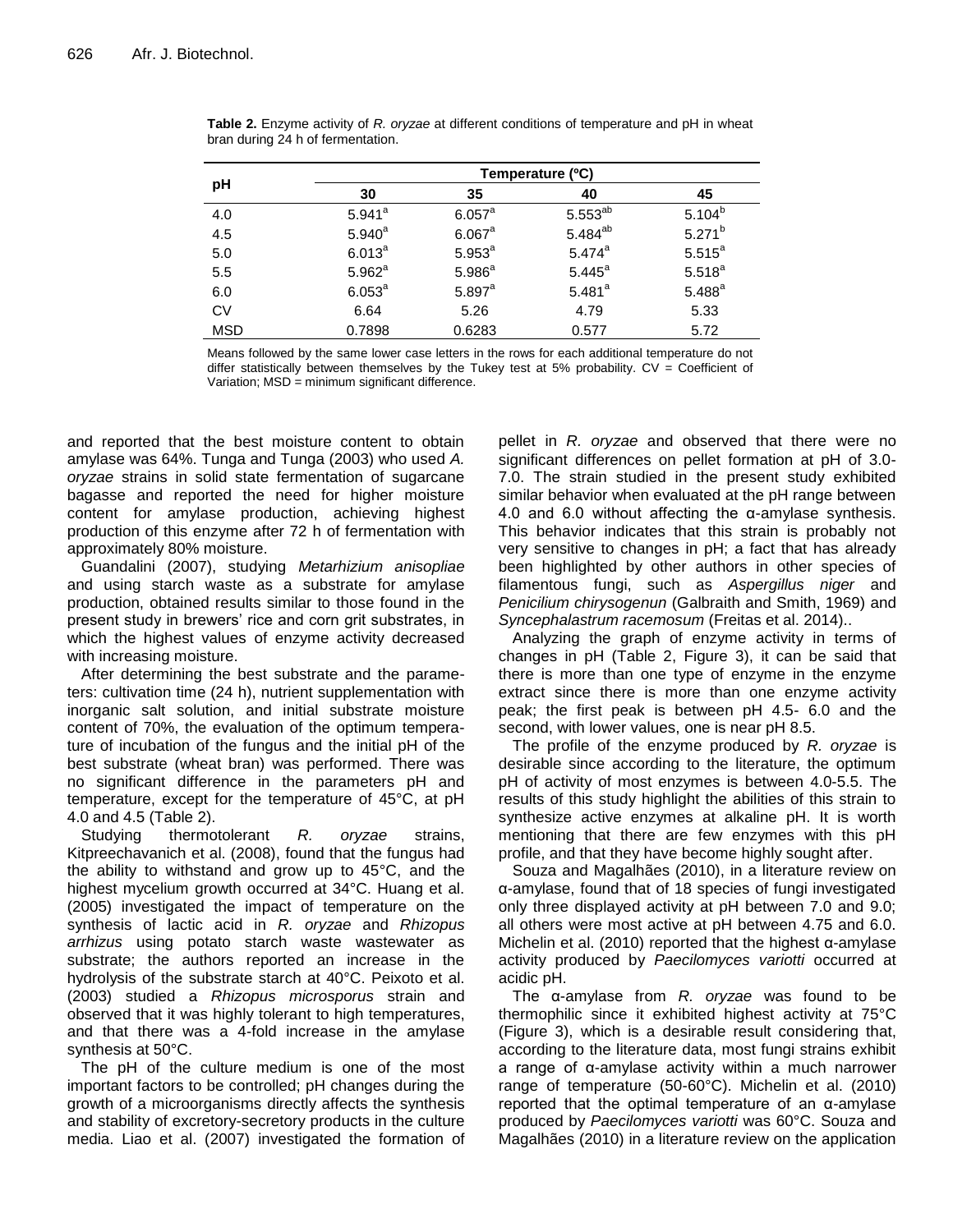

**Figure 3.** Physicochemical characterization of crude enzymatic extract of *R. oryzae*; evaluation of effects of pH and temperature changes on the enzyme activity.

of α-amylase in the industry found that among 10 species of yeasts and fungi filaments investigated, none exhibited optimum temperature of enzyme activity higher than 75°C.

In another literature review on α-amylase, Freitas et al. (2014) also found that among the fungal species investigated, none showed stability above 70°C. Haki et al. (2003), considering industrial development and the application of thermostable enzymes, reported that the majority of α-amylases of fungal origin are thermostable between 50 and 60°C.

The half-life of the fungal α-amylase was approximately 50% in 25 min at 70°C although the literature reports much higher α-amylase thermal stability values. Michellin et al. (2010), studying *Paecilomyces variotti,* found that this enzyme was stable for 60 min at 55°C; this characteristics allow its use in industrial processes in which no residues of the enzyme is desired, for example in the sugar production from sugarcane.

# **Conclusion**

The *R. oryzae* strain was proven to be effective for α-

amylase production in the substrates studied, showing the feasibility of using agro-industrial by-products as substrates for the production of this enzyme, with optimal operation conditions at 75°C, pH 4.5, and stability at 75°C in the absence of substrate for 25 min.

## **Conflict of interests**

The authors have not declared any conflict of interests.

## **ACKNOWLEDGEMENTS**

The authors are grateful to the postgraduate program in Agropecuaria Microbiology; the financial support provided by the University of Minas Gerais, Frutal and Minas Gerais State Research Foundation (FAPEMIG) the granting of scholarships for the postgraduate program in FCAV / UNESP.

#### **REFERENCES**

Bhargav, S, Panda,BP, Ali, M, Javedb, S (2008). Solid-state Fermentation: An Overview, Chem. Biochem. Eng. Q. 22(1):49-70.